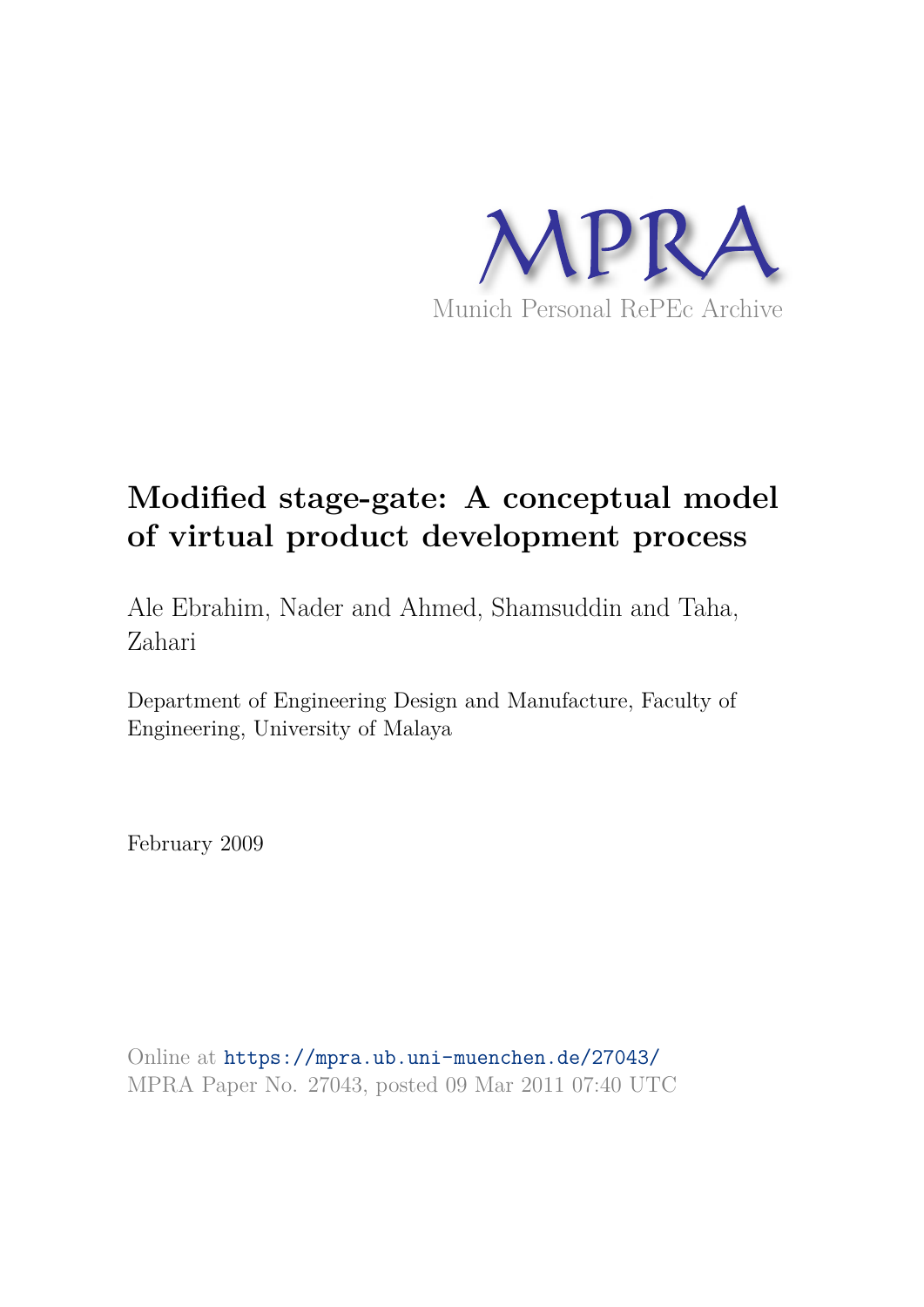Review

## **Modified stage-gate: A conceptual model of virtual product development process**

## **Nader Ale Ebrahim\*, Shamsuddin Ahmed and Zahari Taha**

Department of Engineering Design and Manufacture, Faculty of Engineering, University of Malaya, 50603 Lembah Pantai, Kuala Lumpur, Malaysia.

Accepted 9 November, 2009

**In today's dynamic marketplace, manufacturing companies are under strong pressure to introduce new products for long-term survival with their competitors. Nevertheless, every company cannot cope up progressively or immediately with the market requirements due to knowledge dynamics being experienced in the competitive milieu. Increased competition and reduced product life cycles put force upon companies to develop new products faster. In response to these pressing needs, there should be some new approach compatible in flexible circumstances. This paper presents a solution based on the popular Stage-Gate system, which is closely linked with virtual team approach. Virtual teams can provide a platform to advance the knowledge-base in a company and thus to reduce time-to-market. This article introduces conceptual product development architecture under a virtual team umbrella. The paper describes all the major aspects of new product development (NPD), NPD process and its relationship with virtual teams, Stage-Gate system finally presents a modified Stage-Gate system to cope up with the changing needs. It also provides the guidelines for the successful implementation of virtual teams in new product development.** 

**Key words:** Modified stage-gate system, virtual product development, conceptual model.

### **INTRODUCTION**

New product development (NPD) is widely recognized as a key to corporate prosperity (Lam et al., 2007). Different products may require different processes, a new product idea needs to be conceived, selected, developed, tested and launched to the market (Martinez-Sanchez et al., 2006). The specialized skills and talents required for the development of new products often reside (and develop) locally in pockets of excellence around the company or even around the world. Firms, therefore, have no choice but to disperse their new product units to access such dispersed knowledge and skills (Kratzer et al., 2005). As a result, firms are finding that internal development of all technology needed for new products and processes are difficult or impossible. They must increasingly acquire technology from external sources (Stock and Tatikonda, 2004).

Virtualization in NPD has recently started to make serious headway due to developments in technology –

virtuality in NPD is now technically possible (Leenders et al., 2003). Automotive OEMs (Original equipment manufacturers) have formed partnerships with suppliers to take advantage of their technological expertise in development, design, and manufacturing (Wagner and Hoegl, 2006). As product development becomes the more complex, supply chain also have to collaborate more closely than in the past. These kinds of collaborations almost always involve individuals from different locations, so virtual team working supported by IT, offers considerable potential benefits (Anderson et al., 2007). May and Carter (2001) in their case study of virtual teams working in the European automotive industry have shown that enhanced communication and collaboration between geographically distributed engineers at automotive manufacturer and supplier sites make them get benefits in terms of better quality, reduced costs and a reduction in the time-tomarket (between 20 - 50%) for a new product vehicle.

Although the uses of the internet in NPD have received considerable attention in the literature, very little is written about the collaborative tool and virtual team implementtation in NPD. On the other hand, Stage-Gate system which defines different steps of product development has

<sup>\*</sup>Corresponding author. E-mail: aleebrahim@perdana.um. edu.my.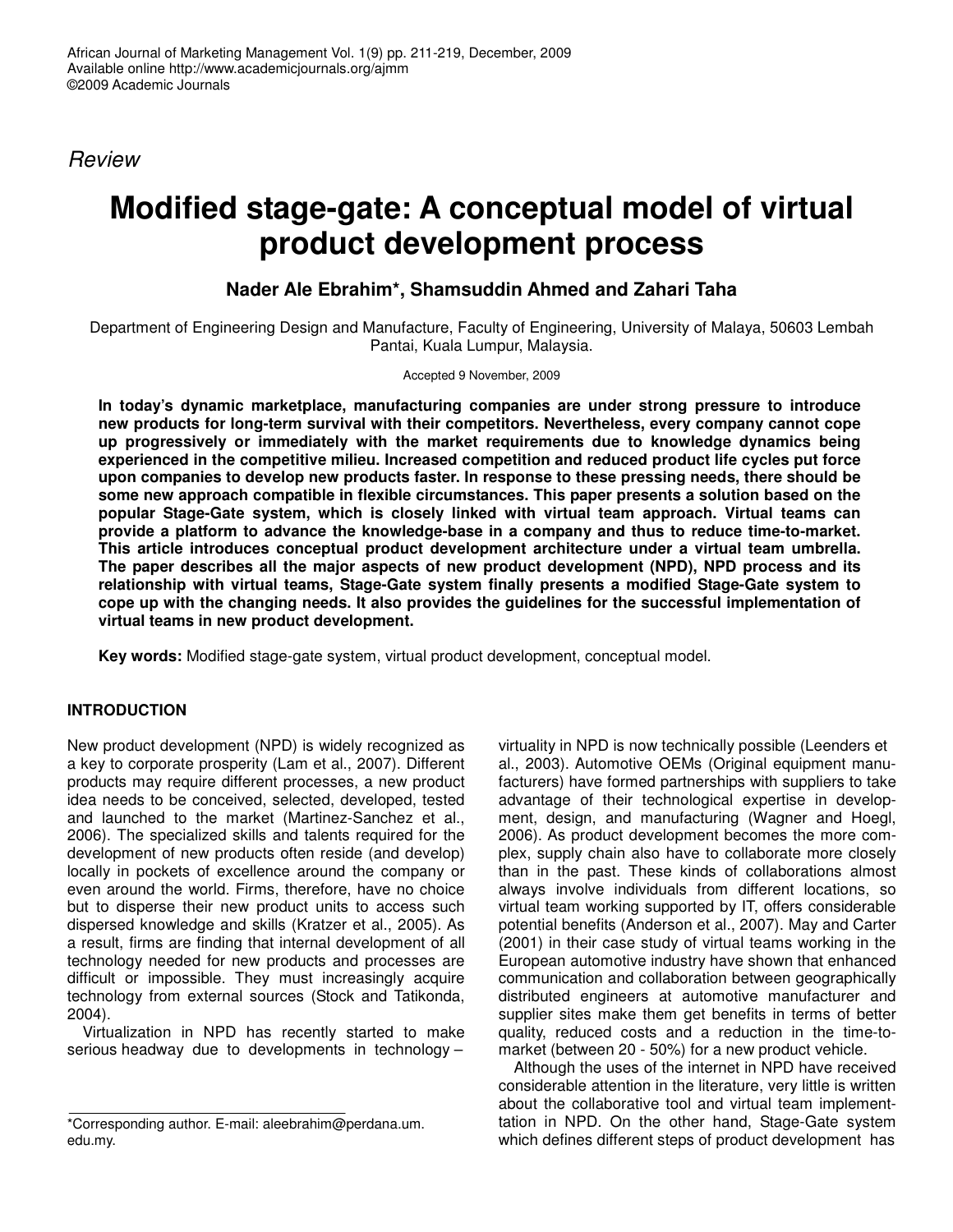some criticism and according to the extent of information and communication technology (ICT) need to modify. In forthcoming section the major aspects of new product development (NPD), NPD process and its relationship with virtual teams, Stage-Gate system and finally presents a modified Stage-Gate system will be described.

#### **NEW PRODUCT DEVELOPMENT (NPD) CALLS FOR VIRTUALITY**

Product development definition used by different researchers in slightly different ways, but generally it is the process that covers product design, production system design and product introduction processes and start of production (Johansen, 2005). A multidisciplinary approach is needed to be successful in launching new products and managing daily operations (Flores, 2006). In the NPD context, teams developing new products in the turbulent environments encounter quick depreciation of technology and market knowledge due to rapidly changing customer needs, wants, and desires (Akgun et al., 2007). Adoption of collaborative engineering tools and technology (e.g., Web-based development systems for virtual team coordination) was significantly correlated with NPD profitability (Ettlie and Elsenbach, 2007). ICT enhances the NPD process by shortening distances and saving on costs and time (Vilaseca-Requena et al., 2007).

Kafouros et al. (2008) found that internationalization enhances a firm's capacity to improve performance through innovation. Since efficiency, effectiveness and innovation management has different and contradictory natures, it is very difficult to achieve an efficient and innovative network cooperative NPD (Chen et al., 2008b). Supplier involvement in NPD can also help the buying firm to gain new competencies, share risks, move faster into new markets, and conserve resources (Wagner and Hoegl, 2006).

New product development (NPD) has long been recognised as one of the corporate core functions (Huang et al., 2004). During the past 25 years NPD has increasingly been recognized as a critical factor in ensuring the continued existence of firms (Biemans, 2003). The rate of market growth and technological changes has accelerated in the past years and this turbulent environment requires new methods and techniques to bring successful new products to the marketplace (González and Palacios, 2002). Particularly for companies with short product life cycles, it is important to quickly and safely develop new products and new product platforms that fulfil reasonable demands on quality, performance, and cost (Ottosson, 2004). The world market requires short product development times (Starbek and Grum, 2002), and therefore, in order to successfully and efficiently get all the experience needed in developing new products and services, more and more organizations are forced to move from traditional face-to-face teams to virtual teams or adopt a combination between the two types of teams (Precup et al., 2006).

Given the complexities involved in organizing face-toface interactions among team members and the advancements in electronic communication technologies, firms are turning toward employing virtual NPD teams (Jacobsa et al., 2005; Badrinarayanan and Arnett, 2008; Schmidt et al., 2001). IT improves NPD flexibility (Durmusoglu and Calantone, 2006). New product development requires the collaboration of new product team members both within and outside the firm (Martinez-Sanchez et al., 2006; McDonough et al., 2001; Ozer, 2000) and NPD teams are necessary in all businesses (Leenders et al., 2003). In addition, the pressure of globalize competition forces companies to face increased pressures to build critical mass, reach new markets, and plug skill gaps. Therefore, NPD efforts are increasingly being pursued across multiple nations through all forms of organizational arrangements (Cummings and Teng, 2003). Given the resulting differences in time zones and physical distances in such efforts, virtual NPD projects are receiving increasing attention (McDonough et al., 2001). The use of virtual teams for new product development is rapidly growing and organizations can be dependent on it to sustain competitive advantage (Taifi, 2007).

#### **New product development process**

New business formation activities vary in complexity and formality from day-to-day entrepreneurial or customer prospecting activities to highly structured approaches to new product development (Davis and Sun, 2006). Today's uncertain and dynamic environment presents a fundamental challenge to the new product development process of the future (MacCormack et al., 2001). New product development is a multi-dimensional process and involves multiple activities (Ozer, 2000). Kusar et al. (2004) summarized different stage of new product development which in earlier stages, the objective is to make a preliminary market, business, and technical assessment, whereas at the later stages they propose to actually design and develop the product(s).

- Definition of goals (goals of the product development process)

- Feasibility study (term plan, financial plan, precalculation, goals of market)

- Development (first draft and structure of the product, first draft of components, product planning and its control processes)

- Design (design of components, drawing of parts, bills of material)

**Stage-gate system in NPD:** Several authors proposed different conceptual models for the NPD process, beginning from the idea screening and ending with the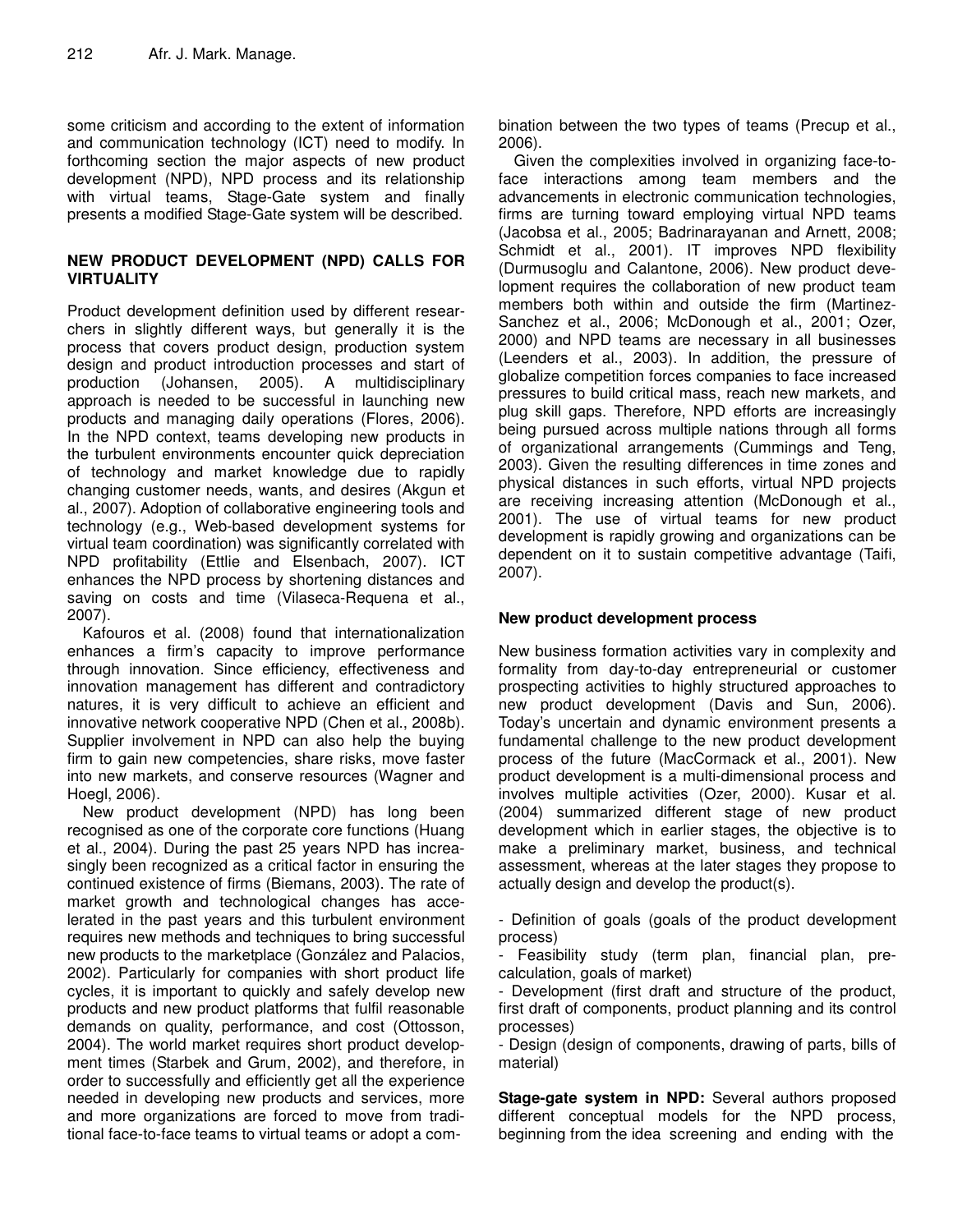

**Figure 1.** The stage-gate system model (source: Cooper, 2006).

commercial launching. The model of Cooper, called the Stage-Gate System is one of the most widely acknowledged systems (Rejeb et al., 2008). The Stage-Gate System model (Figure 1) divides the NPD into discrete stages, typically five stages. Each Stage gathers a set of activities to be done by a multifunctional project team. To enter into each stage, some conditions and criteria have to be fulfilled. These are specified in the Gates. A Gate is a project review in which all the information is confronted by the whole team. Some criticism of the method has surfaced, claiming that the steering group assessment in the stage and gate steps halts the project for an unnecessarily long time, making the process abrupt and discontinuous (Ottosson, 2004). A closer integration of management through virtual team in the process might be a solution for avoiding such situations.

**Stage-gate process:** This process is a method of managing the new product development process to increase the probability of launching new products quickly and successfully. The process provides a blueprint to move projects through the various stages of development: 1.) idea generation, 2.) preliminary investigation, 3.) business case preparation, 4.) product development, 5.) product testing, and 6.) product introduction. This process is used by such companies as IBM, Procter and Gamble, 3 M, General Motors, and others. The process is primarily used in the development of specific commercial products, and is more likely to be used in platform projects than in derivative projects.

Auto companies that have modified their Stage-Gates procedures are also significantly more likely to report (1) use of virtual teams; (2) adoption of collaborative and virtual new product development software supporting tools; (3) having formalized strategies in place specifically to guide the new product development process; and (4) having adopted structured processes used to guide the new product development process (Ettlie and Elsenbach, 2007).

#### **DEMAND FOR MODIFIED STAGE-GATE WITH VIRTUAL PRODUCT DEVELOPMENT TEAM**

Recently, the Stage-Gate system had been modified and adjusted to fitting the real situation in nowadays, called the Next Generation Stage-Gate (Figure 2). The greatest change in Stage-Gate system is that it has become a scalable process, scaled to fit very different types and risk-levels of projects, from very risky and complex platform developments through to lower risk extensions and modifications, and even to handle rather simple sales force requests.

Managers recognized that any kinds of product development project have to manage risks and consumption of resources, but it is not all necessary to go through the fulfil five-stage process. The process has revised into multiple versions to fit business needs and to accelerate projects. Stage-Gate XPress for projects of moderate risk, such as improvements, modifications and extensions; and Stage-Gate Lite for very small projects, such as simple customer requests (Cooper, 2008). Although Next Generation Stage-Gate has defined for different types and risk-levels of projects, but still team collaboration in each stage is unveiled. So dealing with virtual teams can bring an opportunity to make closer integration of team members in the process.

Virtual product development team by using collaborative tools can effectively be used both in the earlier and later stages of the NPD process. Past research has mainly focused on the role of Internet in NPD (Ozer, 2004). Almeida and Miguel (2007) have been identified in the literature that it seems to exist a lack of a conceptual model that represents all dimensions and interactions in the new product development process. On the other hand, some criticism of Stage-Gate method has surfaced, claiming that the steering group assessment in the gate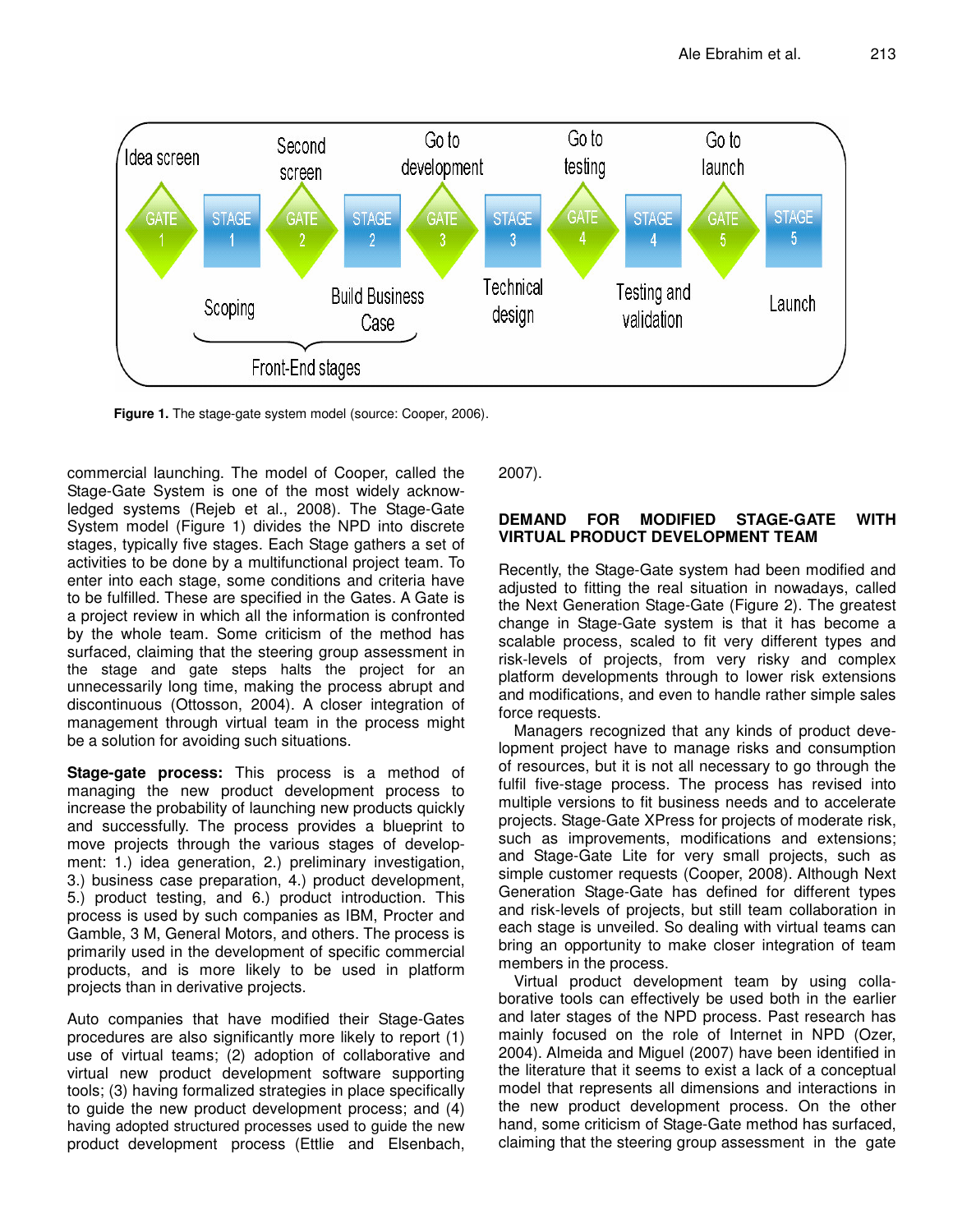

**Figure 2.** An overview of the next generation stag-gate (Source: (Cooper, 2008)).

step halts the project for an unnecessarily long time, making the process abrupt and discontinuous (Ottosson, 2004). A closer integration of management through virtual team in the process might be a solution for avoiding such situations. Integration is the essence of the concurrent product design and development activity in many organizations (Pawar and Sharifi, 1997). Ragatz et al. (2002) suggest that integration of the supplier's technology roadmaps into the development cycle is critical to ensuring that target costs are met.

To compensate for the lack of a conceptual model that represents all aspects and interactions in the new product process and decrease criticism of Stage-Gate system, a solution called Modified Stage-Gate system is introduced.

Figure 3 illustrates new model architecture of the virtual product development process. The architecture is structured in a two-layered framework: Traditional Stage-Gate system and collaborative tool layer which are supported by virtual team. Merge of Stage-gate system with virtual product development team lead to increased new product performance and decreased time-to-market. The following sections will describe some elements of the collaborative tool layer in more detail.

Gassmann and Von Zedtwitz (2003) defined "virtual team as a group of people and sub-teams who interact through interdependent tasks guided by common purpose and work across links strengthened by information, communication, and transport technologies." Another definition suggests that virtual teams are distributed work teams whose members are geographically dispersed and coordinate their work predominantly with electronic infor-

mation and communication technologies (e-mail, videoconferencing, telephone, etc.) (Hertel et al., 2005). We define, virtual team is small temporary groups of geographically, organizationally and/or time dispersed knowledge workers who coordinate their work, predominantly with electronic information and communication technologies in order to accomplish one or more organization tasks.

#### **Capturing customer requirements**

Collaborative tools allow firms to respond quickly to specific customer requirements with new, high-quality, innovative products, and it enables firms to build crossfunctional competencies, enhance flexibility and share knowledge (Mulebeke and Zheng, 2006). Capturing customer requirements is represented throughout product development will facilitate performing quality function deployment (Rodriguez and Al-Ashaab, 2005).

#### **Collaborative capabilities**

Enabling collaborative capability through virtual teamwork represents a fundamental transitioning to be more effective organizational work practices (Susman et al., 2003). The use of virtual teams will change the communication pattern both within and outside the firm. Successful collaborations require more than the mere use of electronic communication and involve new skills and a supportive context that provides commitment and resources to facili-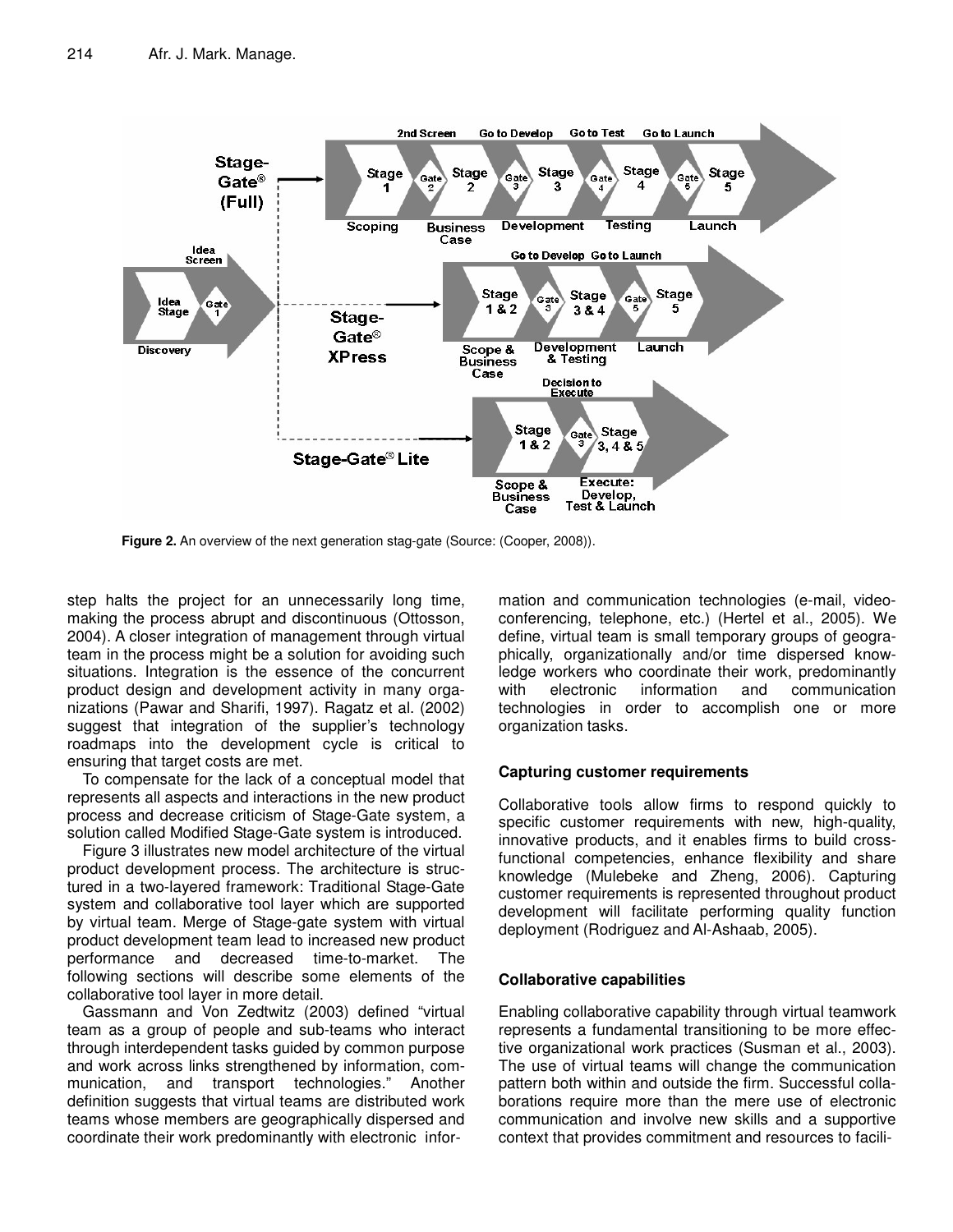

**Figure 3.** Modified stage-gate: model architecture of the virtual product development process.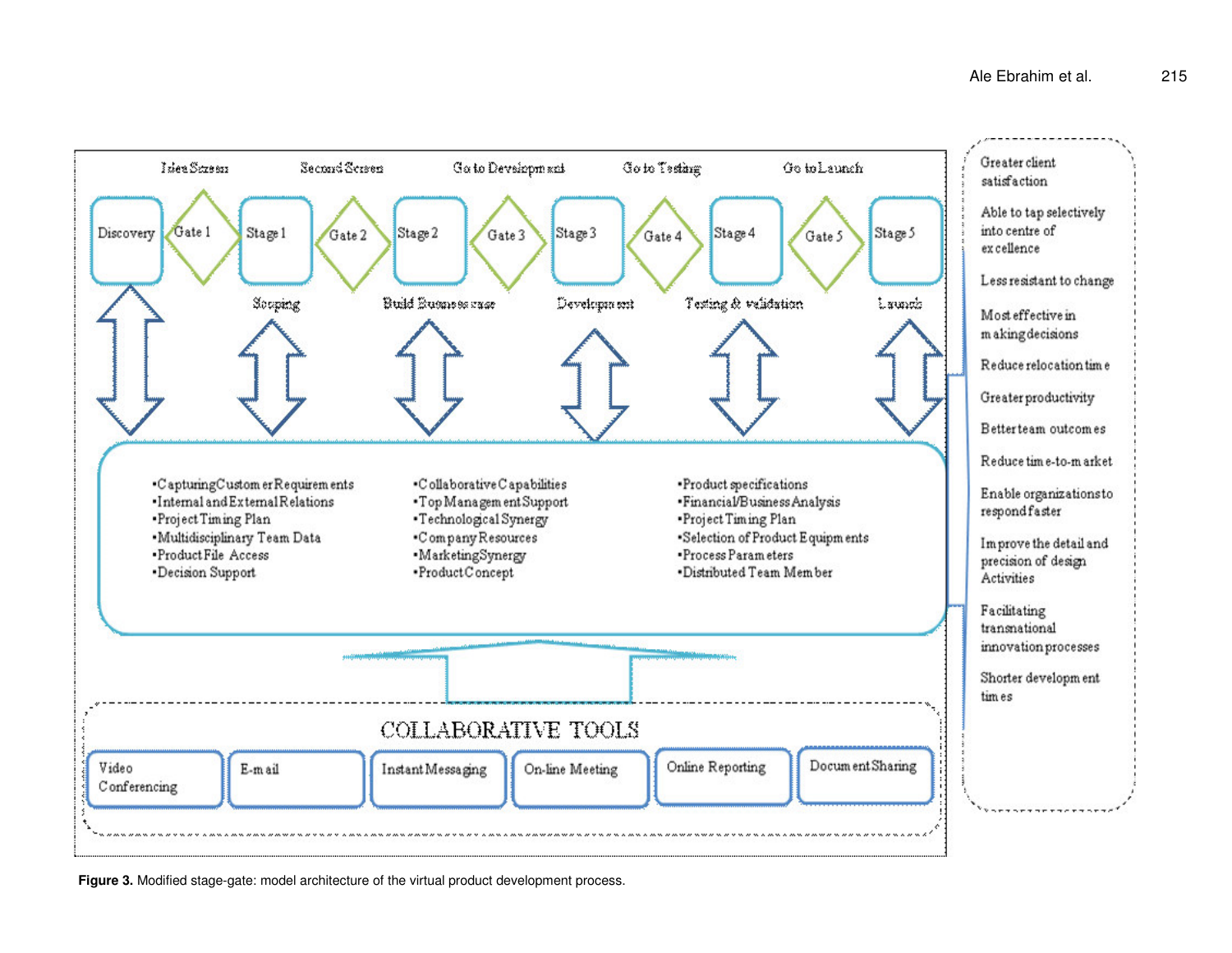tate collaboration (Martinez-Sanchez et al., 2006).

#### **Company resources**

Virtual team provides cost savings to employees by eliminating time-consuming commutes to central offices and offers employees more flexibility to co-ordinate their work and family responsibilities (Johnson et al., 2001). Virtual teams overcome the limitations of time, space, and organizational affiliation that traditional teams face (Piccoli et al., 2004) and able to digitally or electronically unite experts in highly specialized fields working at great distances from each other (Rosen et al., 2007).

Top management support is a strong motivational factor in the entire new product process. Although collaborative tools are able to assist top management but many managers are uncomfortable with the concept of a virtual team because successful management of virtual teams may require new methods of supervision (Jarvenpaa and Leidner, 1999). Management commitment provides organizational support for change, generates enthusiasm, provides a clear vision of the product concept and assures sufficient allocation of resources (González and Palacios, 2002).

Information sharing has been identified as an important success factor in NPD (Ozer, 2006). The positive impact of information sharing on the success of new products has long been established in the NPD literature (Sridhar et al., 2007; Furst et al., 2004; Merali and Davies, 2001; Lipnack and Stamps, 2000).

Virtual teams reduce time-to-market (Sorli et al., 2006; Kankanhalli et al., 2006; Chen, 2008; Shachaf, 2008; Ge and Hu, 2008; Guniš et al., 2007). Lead time or time to market has been generally admitted to being one of the most important keys for success in manufacturing companies (Sorli et al., 2006). Time also has an almost 1:1 correlation with cost, so cost will likewise be reduced if the time-to market is quicker (Rabelo and Jr., 2005). Virtual teams overcome the limitations of time, space, and organizational affiliation that traditional teams face (Piccoli et al., 2004) and reducing relocation time and costs, reduced travel costs (Bergiel et al., 2008; Fuller et al., 2006; Kankanhalli et al., 2006; Olson-Buchanan et al., 2007). Virtual NPD teams overcome the limitations of time, space, and organizational affiliation that traditional teams face (Piccoli et al., 2004). Virtual R&D team is able to tap selectively into a centre of excellence, using the best talent regardless of location (Criscuolo, 2005; Samarah et al., 2007; Fuller et al., 2006; Badrinarayanan and Arnett, 2008; Furst et al., 2004).

Virtual team also, respond quickly to changing business environments (Bergiel et al., 2008; Mulebeke and Zheng, 2006), able to digitally or electronically unite experts in highly specialized fields working at great distances from each other (Rosen et al., 2007), more effective R&D continuation decisions (Cummings and Teng, 2003; Schmidt et al., 2001), most effective in making de-

cisions (Hossain and Wigand, 2004; Paul et al., 2004), provide greater degree of freedom to individuals involved with the development project (Ojasalo, 2008; Badrinarayanan and Arnett, 2008; Prasad and Akhilesh, 2002), Greater productivity, shorter development times (McDonough et al., 2001; Mulebeke and Zheng, 2006), Producing better outcomes and attract better employees, Generate the greatest competitive advantage from limited resources (Martins et al., 2004; Chen et al., 2008c; Rice et al., 2007), Useful for projects that require crossfunctional or cross boundary skilled inputs (Lee-Kelley and Sankey, 2008), Less resistant to change (Precup et al., 2006), Facilitating transnational innovation processes (Gassmann and Von Zedtwitz, 2003; Prasad and Akhilesh, 2002), higher degree of cohesion (Teams can be organized whether or not members are in proximity to one another) (Kratzer et al., 2005, Cascio, 2000; Gaudes et al., 2007), Evolving organizations from productionoriented to service/information-oriented (Johnson et al., 2001; Precup et al., 2006) and provide organizations with unprecedented level of flexibility and responsiveness (Hunsaker and Hunsaker, 2008; Chen, 2008; Pihkala et al., 1999; Liu and Liu, 2007). Beside these advantages virtual NPD teams are self-assessed performance and high performance (Chudoba et al., 2005; Poehler and Schumacher, 2007), employees perform their work without concern of space or time constraints (Lurey and Raisinghani, 2001), optimize the contributions of individual members toward the completion of business tasks and organizational goal (Samarah et al., 2007), reduce the pollution (Johnson et al., 2001), manage the development and commercialization tasks quite well (Chesbrough and Teece, 2002), Improve communication and coordination, and encourage the mutual sharing of inter-organizational resources and competencies (Chen et al., 2008a), employees can more easily accommodate both personal and professional lives (Cascio, 2000), cultivating and managing creativity (Leenders et al., 2003; Atuahene-Gima, 2003; Badrinarayanan and Arnett, 2008), facilitate knowledge capture and sharing knowledge, experiences (Rosen et al., 2007; Zakaria et al., 2004; Furst et al., 2004; Sridhar et al., 2007), Improve the detail and precision of design activities (Vaccaro et al., 2008), Provide a vehicle for global collaboration and coordination of R&D-related activities (Paul et al., 2005), Allow organizations to access the most qualified individuals for a particular job regardless of their location (Hunsaker and Hunsaker, 2008) and Enable organiza-tions to respond faster to increased competition (Hunsaker and Hunsaker, 2008; Pauleen, 2003).

The ratio of virtual R&D member publications exceeded from co-located publications (Ahuja et al., 2003) and the extent of informal exchange of information is minimal (Pawar and Sharifi, 1997, Schmidt et al., 2001). Virtual teams have better team outcomes (quality, productivity, and satisfaction) (Gaudes et al., 2007; Ortiz de Guinea et al., 2005; Piccoli et al., 2004), Reduce training expenses, Faster Learning (Pena-Mora et al., 2000, Atuahene-Gima,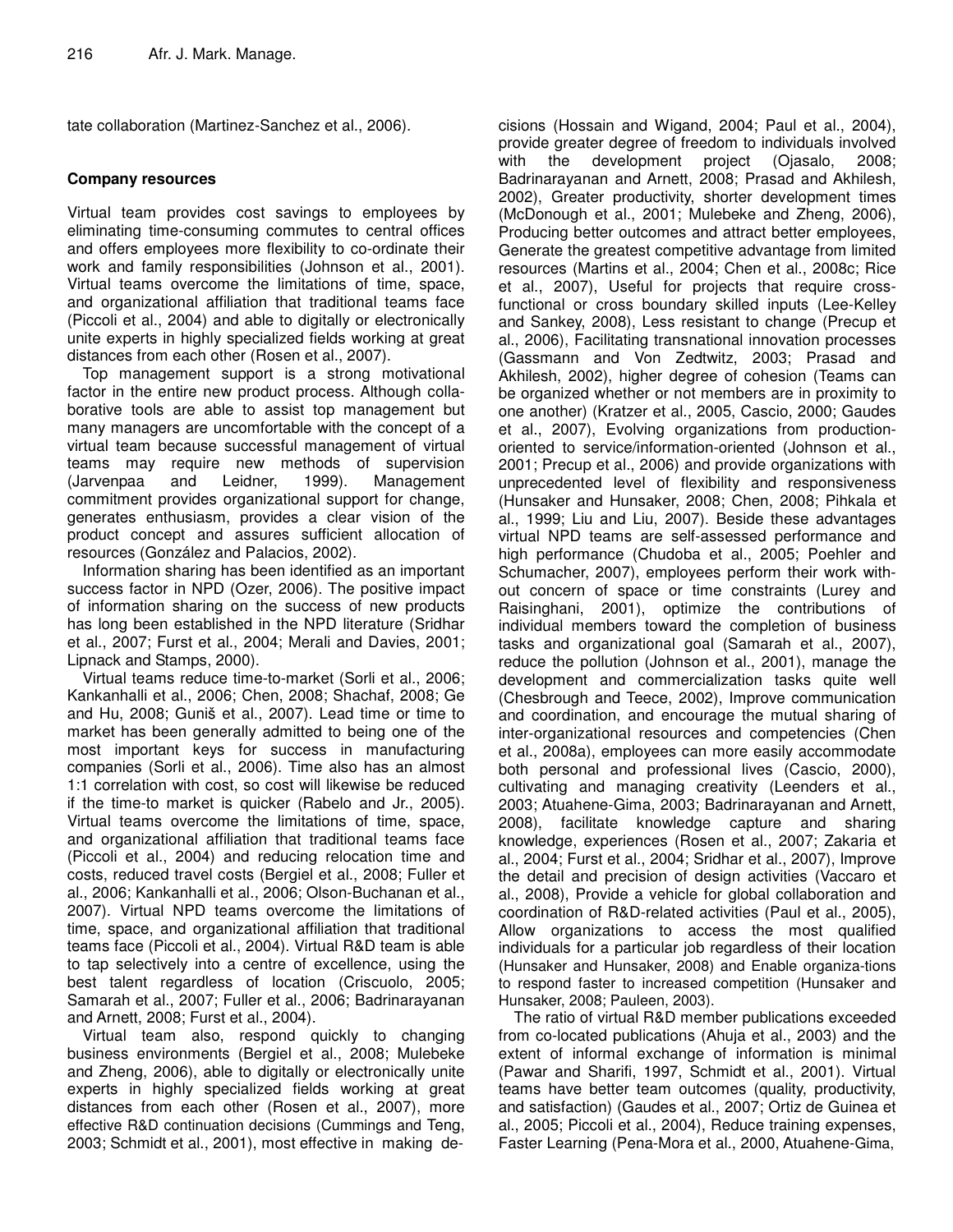2003; Badrinarayanan and Arnett, 2008) and finally greater client satisfaction (Jain and Sobek, 2006).

#### **KEY FACTORS FOR SUCCESSFULLY IMPLEMENT-ING VIRTUAL TEAM IN NPD**

NPD is continuing to be an area that is receiving increased attention, both in practice and academic spheres (Shani et al., 2003). Eppinger and Chitkara (2006) studied global product development (GPD) base on virtual teams, for companies in the manufacturing sector by conducting interviews with 30 executives and surveying over 1150 product development executives and professionals from large manufacturing companies. They reported the following ten key success factors for successful GPD:

- Management priority and commitment – Commitment from management to make the necessary organization, process and cultural changes to make GPD work.

- Process modularity for global distribution – Ability to separate activities into modular work packages for global distribution.

Product modularity to develop subsystems or components in different locations – Ability to break down into subsystems for global distribution.

- Core competence so the company does not become completely reliant on suppliers or contractors – Good understanding of what the company's core competencies are, so that do not get outsourced.

- Intellectual property, which becomes more difficult to protect – Defining process and products in a modular way to protect IP.

- Data quality, which concerns availability, accessibility, and audit ability – Ability to update and share data with teams in multiple locations.

- Infrastructure (including networks and power supplies) to support activities in all locations – Unified infrastructure, systems, technologies, and processes that are shared between all locations.

- Governance and product management is needed to coordinate and monitor the entire effort – Ability to coordinate and monitor program, including detailed project planning.

- Collaborative culture is necessary and is helped by a consistent set of processes and standards – Building and sustaining trust, ensuring teams have consistent processes and standards.

- Organization change management requires planning, training, and education of those in key roles for global product development plan and train for new roles, behaviours, and skills.

#### **Conclusion**

The internet, incorporating computers and multimedia, have provided tremendous potential for remote integration and collaboration in business and manufacturing applications. Most companies today are divided in different departments located in different geographical places and dealing with specialized tasks. So using collaborative tools enables authorized users in geographically dispersed locations to have access to the company's product data and carry out product development work simultaneously and collaboratively on any operating systems.

The modified Stage-Gate system has demonstrated to be a good development platform for the NPD. In order to integrate and share the information and knowledge available within geographically distributed companies, this model can be a reference model. The proposed model architecture of a virtual product development process, does not aim to replace the existing systems in companies but rather to be a support tool for communicating and sharing knowledge among the disperse partners. Modified Stage-Gate system will lead to the production of better and more cost effective products, developed in a shorter period of time.

In highly competitive era which forces companies to launch a new product faster, the decision on setting up virtual teams and using a modified NPD process is not a choice but a requirement. The theme of virtual teams and application of a collaborative tool in NPD has not been much explored and researchers in this field are encouraging more studies and analyses to be made.

#### **REFERENCES**

- Ahuja MK, Galletta DF, Carley KM (2003). Individual Centrality and Performance in Virtual R&D Groups: An Empirical Study. Manage. Sci. 49: 21-38.
- Akgun AE, Byrne JC, Lynn GS, Keskin H (2007). New product development in turbulent environments: Impact of improvisation and unlearning on new product performance. J. Eng. Technol. Manage., 24: 203–230.
- Almeida L, Miguel P (2007). Managing new product development process: a proposal of a theoretical model about their dimensions and the dynamics of the process. Complex Systems Concurrent Engineering. Springer London.
- Anderson AH, McEwan R, Bal J, Carletta J (2007). Virtual team meetings: An analysis of communication and context. Computers in Human Behavior, 23: 2558–2580.
- Atuahene-Gima K (2003) The effects of centrifugal and centripetal forces on product development speed and quality: how does problem solving matter?. Acad. of Manage. J. 46: 359-373.
- Badrinarayanan V, Arnett DB (2008). Effective virtual new product development teams: an integrated framework. Journal of Business & Industrial Marketing, 23**:** 242-248.
- Bergiel JB, Bergiel EB, Balsmeier PW (2008). Nature of virtual teams: a summary of their advantages and disadvantages. Manage. Res. N. 31: 99-110.
- Biemans WG (2003). A picture paints a thousand numbers: a critical look at b2b product development research. Bus. Ind. Mark. 18: 514- 528.
- Cascio WF (2000). Managing a virtual workplace. Acad. Manage. Exec. 14: 81-90.
- Chen HH, KanG YK, Xing X, Lee AHI , Tong Y (2008a). Developing new products with knowledge management methods and process development management in a network. Comput. Ind. 59: 242–253.
- Chen HH, Lee AHI, Wang HZ, Tong Y (2008b). Operating NPD innovatively with different technologies under a variant social envi-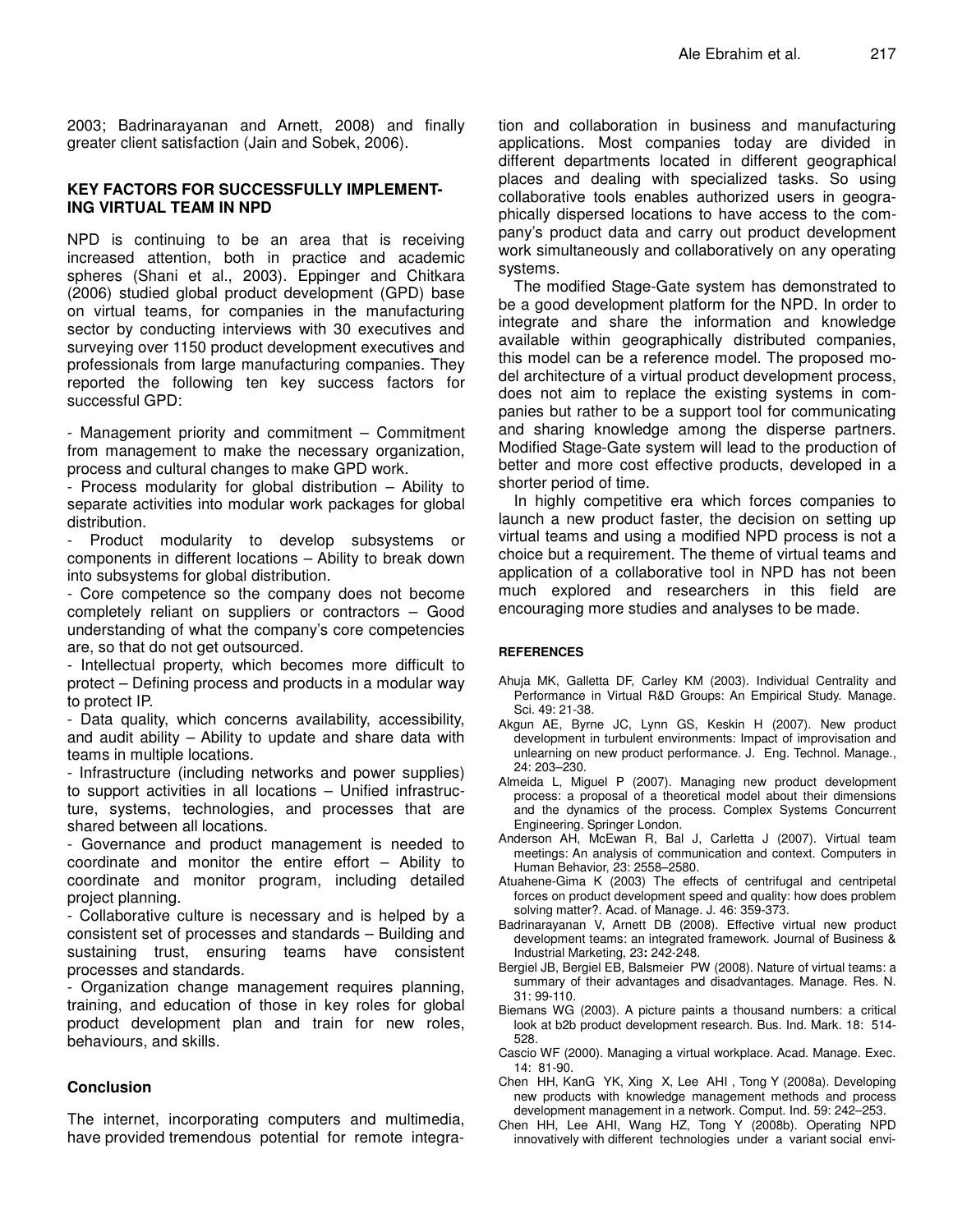ronment. Technol. Forecast. Soc. Change pp: 385–404.

- Chen TY (2008) Knowledge sharing in virtual enterprises via an ontology-based access control approach. Computers in Industry, Article In press p 18.
- Chen TY, Chen YM, Ch HC (2008c). Developing a trust evaluation method between co-workers in virtual project team for enabling resource sharing and collaboration. Comput. Ind. 59: 565-579.
- Chesbrough HW, Teece DJ (2002). Organizing for Innovation: When Is Virtual Virtuous? Harv. Bus. Review Article, August pp: 127-135.
- Chudoba KM, Wynn E, Lu M, Watson-Manheim, Beth M (2005). How virtual are we? Measuring virtuality and understanding its impact in a global organization. Inform. Syst. J. 15: 279-306.
- Cooper RG (2006). Managing Technology Development Projects. Res. Technol. Manage. 49: 23-31.
- Cooper RG (2008). Perspective: The Stage-Gate® Idea-to-Launch Process—Update, What's New, and NexGen Systems. J. Prod. Innov. Manage. 25: 213-232.
- Criscuolo P (2005). On the road again: Researcher mobility inside the R&D network. Res. Policy 34: 1350–1365
- Cummings JL, Teng BS (2003). Transferring R&D knowledge: the key factors affecting knowledge transfer success. J. Eng. Technol. Manage. pp: 39–68.
- Davis CH, Sun E (2006). Business Development Capabilities in Information Technology SMEs in a Regional Economy: An Exploratory Study. J. Technol. Transf. 31: 145-161.
- Durmusoglu SS, Calantone RJ (2006). Is more information technology better for new product development? Prod. Brand Manage. 15: 435- 441.
- Eppinger SD, Chitkara AR (2006) The New Practice of Global Product Development. MIT Sloan Manage. Rev. 47: 22-30.
- Ettlie JE, Elsenbach JM (2007). Modified Stage-Gate Regimes in New Product Development. J. Prod. Innov. Manage. 24: 20-33.
- Flores M (2006). IFIP International Federation for Information Processing. Network-Centric Collaboration and Supporting Fireworks. Boston, Springer.
- Fuller MA, Hardin AM, Davison RM (2006). Efficacy in Technology-Mediated Distributed Team J. of Manage. Inform. Syst., 23**:** 209-235.
- Furst SA, Reeves M, Rosen B, Blackburn RS (2004). Managing the life cycle of virtual teams. Acad. Manage. Exec. 18: 6-20.
- Gassmann O, Von zedtwitz M (2003). Trends and determinants of managing virtual R&D teams. R&D Manage. 33: 243-262.
- Gaudes A, Hamilton-bogart B, Marsh S, Robinson H (2007). A Framework for Constructing Effective Virtual Teams. J. E-working 1: 83-97
- Ge Z, Hu Q (2008). Collaboration in R&D activities: Firm-specific decisions. Eur. J. Oper. Res. 185: 864-883.
- González FJM, Palacios TMB (2002). The effect of new product development techniques on new product success in Spanish firms. Ind. Mark. Manage. 31: 261-271.
- Guniš A, Šišlák J, Valčuha Š (2007). Implementation of Collaboration Model Within SME's. IN Cunha PF, Maropoulos PG (Eds.) Digital Enterprise Technology-Perspectives and Future Challenges. Springer US.
- Hertel GT, Geister S, Konradt U (2005). Managing virtual teams: A review of current empirical research. Hum. Resour. Manage. Rev. 15: 69–95.
- Hossain L, Wigand RT (2004). ICT Enabled Virtual Collaboration through Trust. J. Computer-Mediated Comm. p 10.
- Huang X, Soutar GN, Brown A (2004). Measuring new product success: an empirical investigation of Australian SMEs. Ind. Mark. Manage. 33: 117– 123.
- Hunsaker PL, Hunsaker JS (2008). Virtual teams: a leader's guide. Team Performance Manage. 14: 86-101.
- Jacobsa J, Moll JV, Krause P, Kusters R, Trienekens J, Brombacher A (2005). Exploring defect causes in products developed by virtual teams Information and Software Technology, 47: 399-410.
- Jain VK, Sobek DK (2006). Linking design process to customer satisfaction through virtual design of experiments. Res. Eng. Design 17: 59-71.
- Jarvenpaa SL, Leidner DE (1999). Communication and Trust in Global Virtual Teams. Organ. Sci. 10: 791 - 815

Johansen K (2005) Collaborative Product Introduction within Extended

Enterprises. Dept. of Mechanical Engr. Linköping, Sweden, Linköpings Universitet.

- Johnson P, Heimann V, O'neill K (2001). The "wonderland" of virtual teams. J. Workplace Learn. 13: 24 - 30.
- Kafouros MI, Buckley PJ, Sharp JA , Wang C (2008).The role of internationalization in explaining innovation performance. Technovation 28: 63–74.
- Kankanhalli A, Tan BCY, Wei KK (2006). Conflict and Performance in Global Virtual Teams. J. of Manage. Inform. Syst., 23**:** 237-274.
- Kratzer J, Leenders R, Engelen JV (2005). Keeping Virtual R&D Teams Creative. Industrial Research Institute, Inc., March-April**,** pp: 13-16.
- Kusar J, Duhovnik J, Grum J, Starbek M (2004). How to reduce new product development time. Robotics and Computer-Integrated Manufacturing, 20**:** 1-15.
- Lam PK, Chin KS, Yang JB, Liang W (2007). Self-assessment of conflict management in client-supplier collaborative new product development. Industrial Management & Data Systems, 107**:** 688 - 714.
- Lee-Kelley L, Sankey T (2008). Global virtual teams for value creation and project success: A case study. Int. J. Proj. Manage. 26: 51–62.
- Leenders RTAJ, Engelen JMLV, Kratzer J (2003). Virtuality, communication, and new product team creativity: a social network perspective. J. Eng. Technol. Manage. 20: 69–92.
- LipnacK J, Stamps J (2000). Why The Way to Work. Virtual Teams: People Working across Boundaries with Technology. Second Edition ed. New York, John Wiley & Sons.
- Liu B, Liu S (2007). Value Chain Coordination with Contracts for Virtual R&D Alliance Towards Service. The 3rd IEEE International Conference on Wireless Communications, Networking and Mobile Computing, WiCom. Shanghai, China, IEEE Xplore.
- Lurey JS, Raisinghani MS (2001). An empirical study of best practices in virtual teams. Info. Manage. 38: 523-544.
- Maccormack A, Verganti R, Iansiti M (2001). Developing Products on "Internet Time": The Anatomy of a Flexible Development Process. Manage. Sci. 47**:** 133-150.
- Martinez-Sanchez A, Perez-Perez M, De-Luis-Carnicer P, Vela-Jimenez MJ (2006). Teleworking and new product development. Eur. J. Innov. Manage. 9: 202-214.
- Martins LL, Gilson LL, Maynard MT (2004). Virtual teams: What do we know and where do we go from here? J. Manage. 30: 805–835.
- May A, Carter C (2001). A case study of virtual team working in the European automotive industry. Int. J. Ind. Ergon. 27**:** 171-186.
- Mcdonough EF, Kahn KB, Barczak G (2001). An investigation of the use of global, virtual, and collocated new product development teams. J. Prod. Innov. Manage. 18: 110–120.
- Merali Y, Davies J (2001). Knowledge Capture and Utilization in Virtual Communities. International Conference On Knowledge Capture, K-CAP'01. Victoria, British Columbia, Canada.
- Mulebeke JAW, Zheng L (2006). Incorporating integrated product development with technology road mapping for dynamism and innovation. Int. J. Prod. Dev. 3: 56 - 76.
- Ojasalo J (2008). Management of innovation networks: a case study of different approaches. Eur. J. of Innovation Manage. 11: 51-86.
- Olson-Buchanan JB, Rechner PL, Sanchez RJ, Schmidtke JM (2007). Utilizing virtual teams in a management principles course. Education + Training, 49: 408-423.
- Ortiz De Guinea A, Webster J, Staples S (2005). A Meta-Analysis of the Virtual Teams Literature. Symposium on High Performance Professional Teams Industrial Relations Centre. School of Policy Studies, Queen's University, Kingston, Canada.
- Ottosson S (2004). Dynamic product development--DPD. Technovation 24: 207-217.
- Ozer M (2000). Information Technology and New Product Development Opportunities and Pitfalls. Ind. Mark. Manage. 29: 387-396.
- Ozer M (2004). The role of the Internet in new product performance: A conceptual investigation. Ind. Mark. Manage. 33: 355– 369.
- Ozer M (2006). New product development in Asia: An introduction to the special issue. Ind. Mark. Manage. 35: 252-261.
- Paul S, Seetharaman P, Samarah I, Mykytyn PP (2004). Impact of heterogeneity and collaborative conflict management style on the performance of ynchronous global virtual teams. Info. Manage. 41: 303-321.